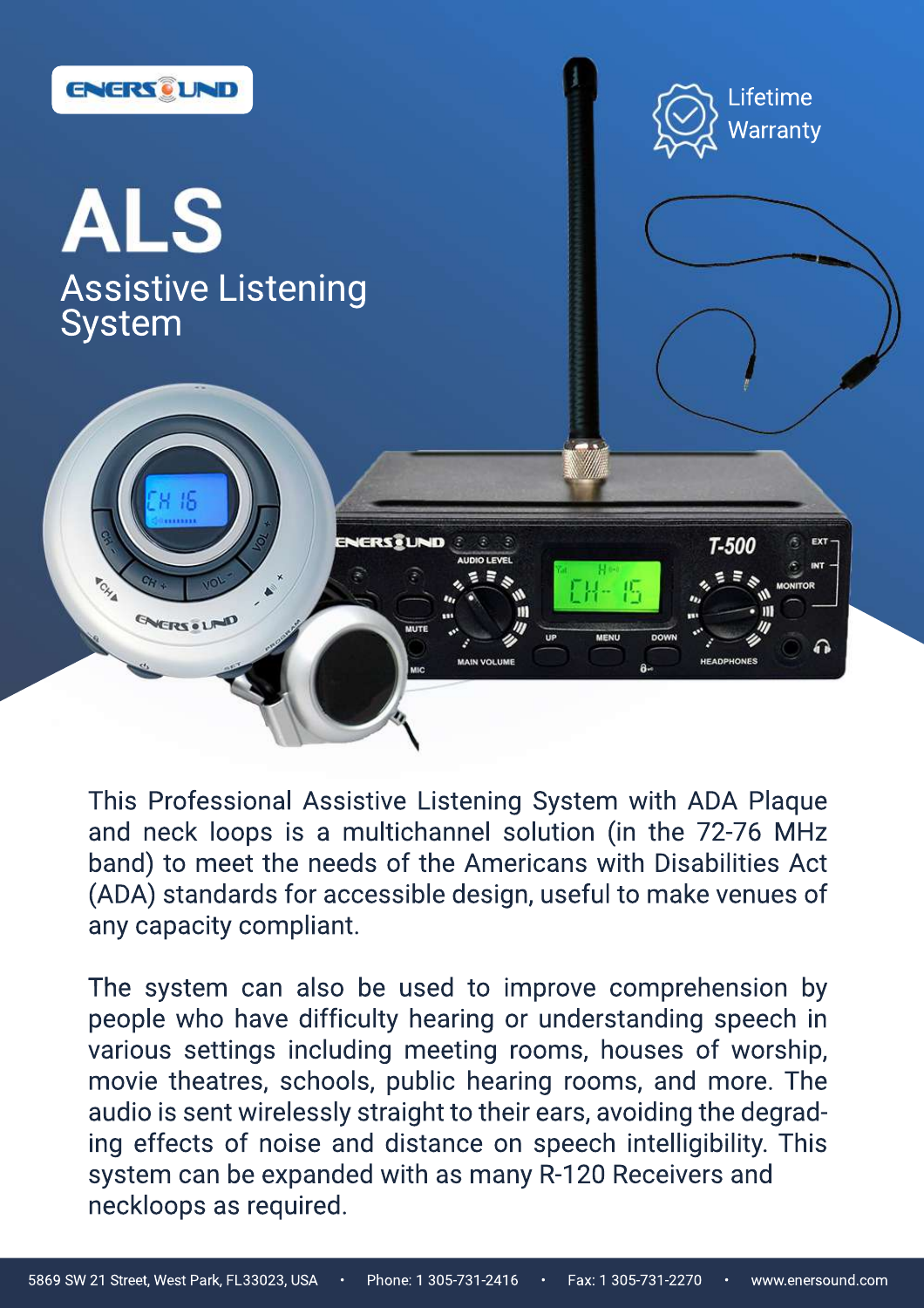- 20 user-selectable channels.
- Superb sound quality.
- LCD screen.
- Innovative and attractive design.
- Robust engineering for maximum reliability and durability.
- Small & lightweight.
- Multiple carrying options: (Belt clip, Neck strap & Velcro arm-band.)
- Channel lock feature.
- 100% digitally tuned.
- Long battery life (up to 55 working hours.)

## Components



## **R-120 Receiver**





## **T-500 Transmitter**

- 17 selectable channels in 72-76 MHz.
- Superb Audio Quality.
- Expandable transmission range of up to 1000ft with external antenna.
- **Easy set up and operation.**
- Broadcasts to an unlimited number of receivers.
- Multiple inputs and connector types.
- LCD display with backlight.
- Tabletop or rack-mountable.
- •FCC/ICapproved.
- Limited lifetime warranty.



#### EAR-120 Earphones **ADA Plaque**

Dual earphones specially designed to optimize audio quality on R-120 receivers, featuring a 3.5 mm stereo plug.

### NKL-102 Telecoil Neckloops

- Use with any hearing aid with a T-coil.
- Neckloop crrates and inductive loop right to the hearing aid.
- · 3.5 mm stereo plug.
- For people with moderate to severe hearing loss.



5869 SW 21 Street, West Park, FL33023, USA • Phone: 1 305-731-2416 • Fax: 1 305-731-2270 • www.enersound.com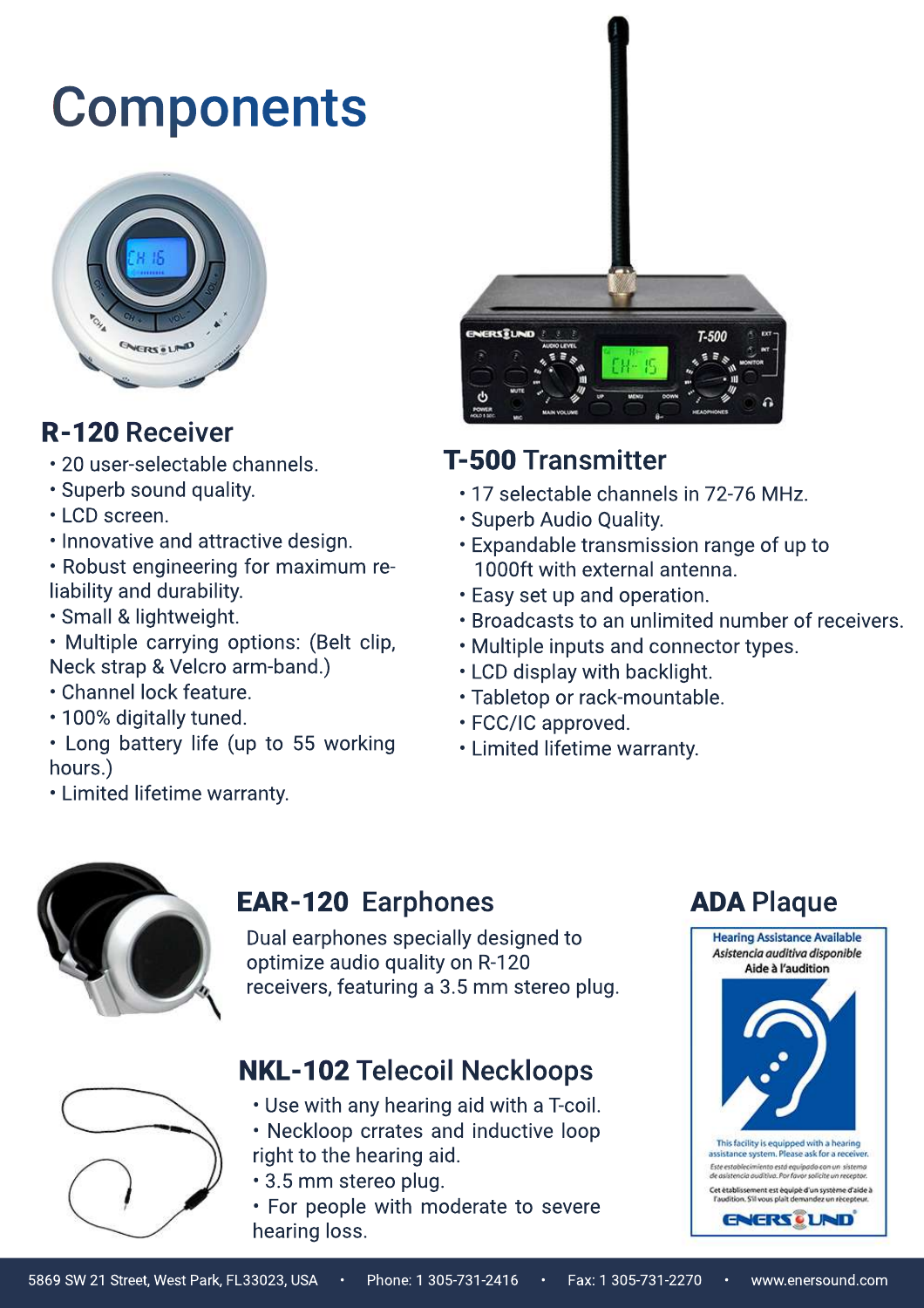- Holds up to 25 Enersound FM receivers
- Convenient compartment for headphones and other accessories, including bodypack or desktop transmitter and microphone.
- •Lightweight.





#### CAS-325

### CAS-25

- Carrying and shipping case for up to 25 Enersound FM receivers.
- Convenient compartment for headphones and other accessories including a bodypack or desktop transmitter and microphone.
- Waterproof, impact resistant, crushproof, dustproof.
- Powerclaw™ latching system.
- Soft grip foldable handle.
- Lightweight NK-7™ resin &100% stainless steel hardware.
- Automatic pressure release valve.
- Padlockable and stackable.
- Convoluted polyurethane foam on lid to gently secure items.
- Custom die cut polyethylene foam divisions.

## CAS-10

- Holds up to 10 Enersound FM receivers.
- Convenient compartment for headphones and other accessories, including a bodypack transmitter and microphone.
- Metal core hinges.
- Nylon latches.
- Integrated handle.
- Strong polypropylene body.
- Convoluted polyurethane foam on lid to gently secure items.
- Custom die cut polyethylene foam divisions.

## Accessories

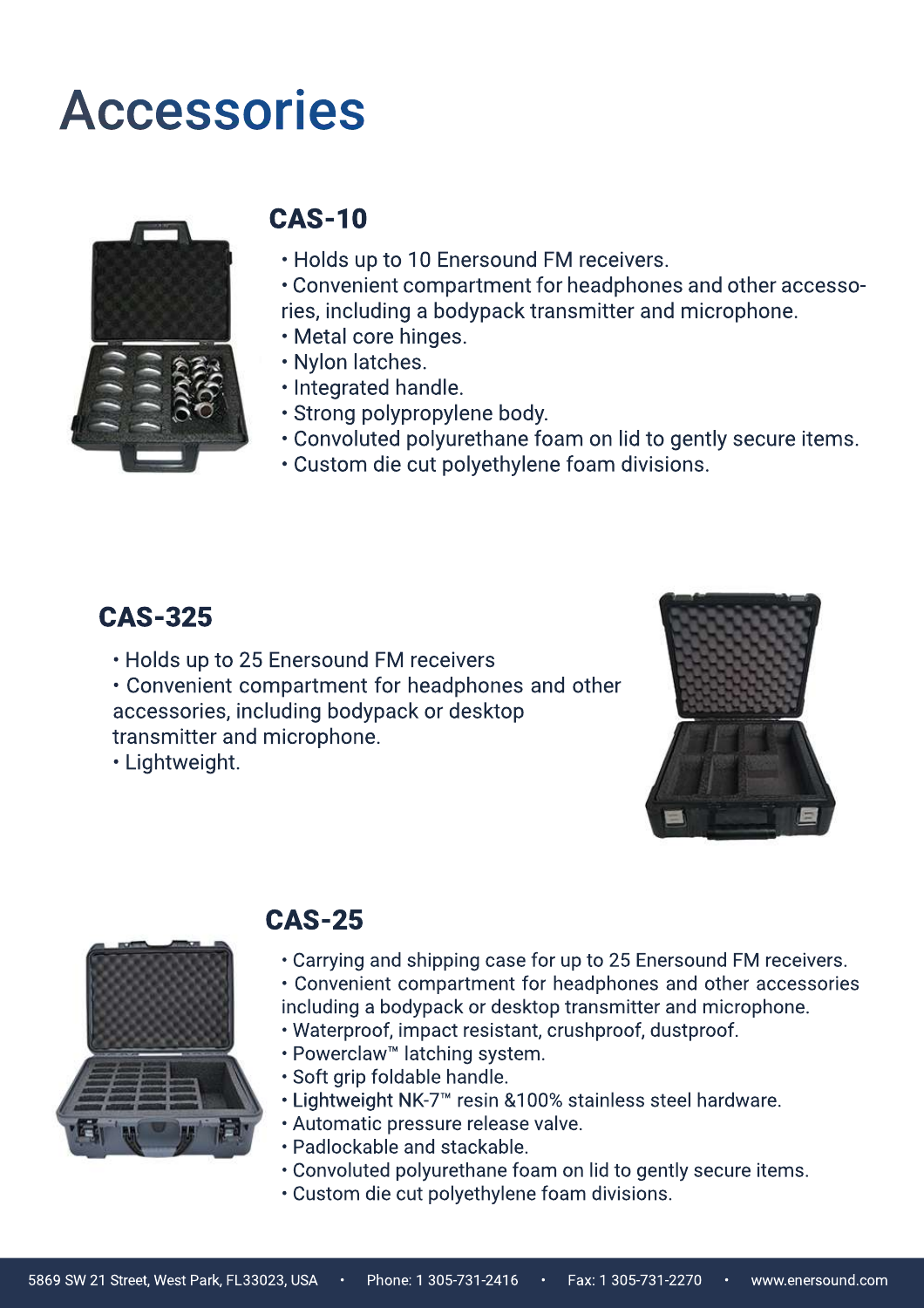## System Set-up

ENERSELND



T-500

5869 SW 21 Street, West Park, FL33023, USA • Phone: 1 305-731-2416 • Fax: 1 305-731-2270 • www.enersound.com

Audience



R-120 receivers with headphones or Neckloops